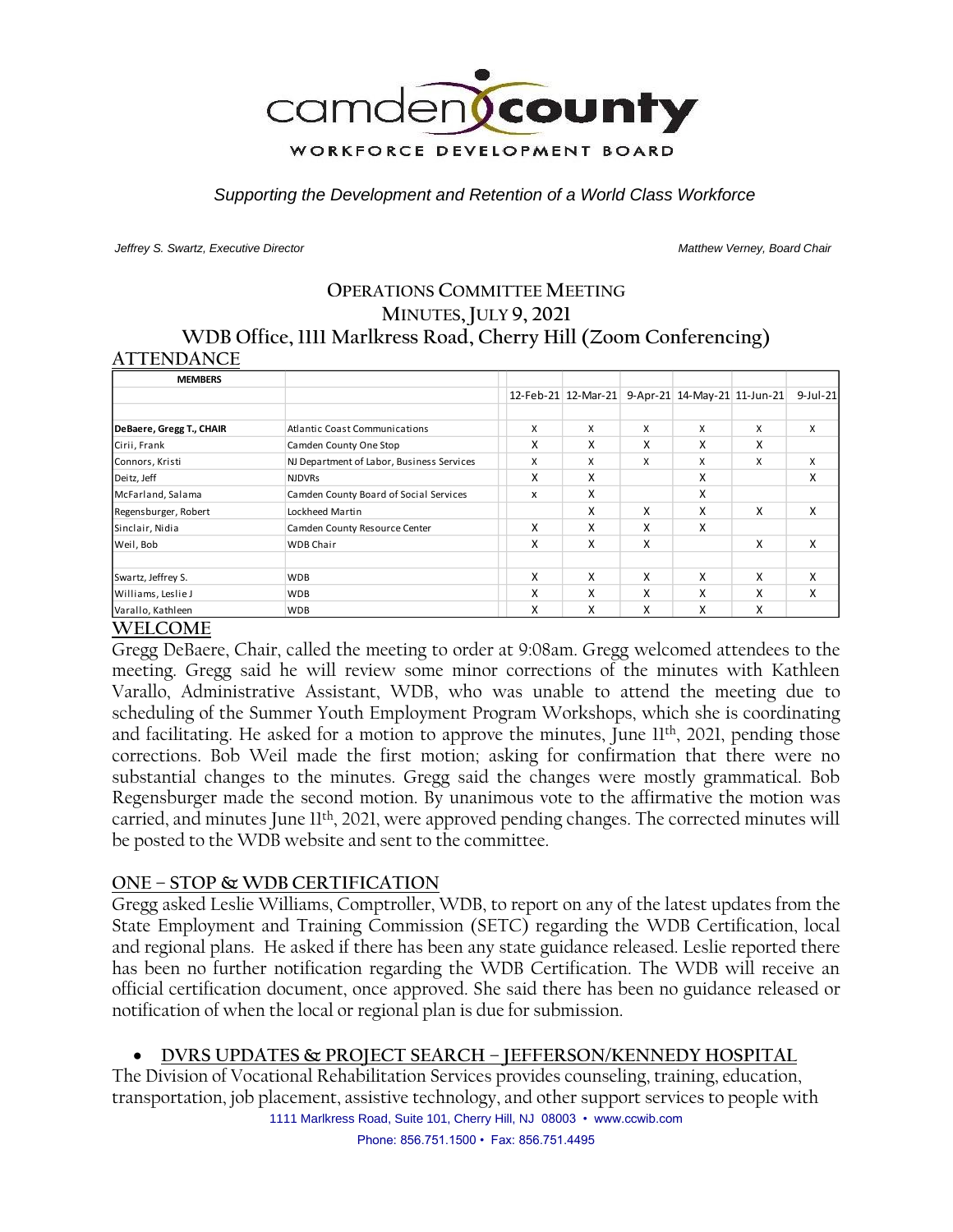disabilities. (Follow the link for more information)<https://www.ncdhhs.gov/divisions/dvrs>

Jeff Dietz, Manager, DVRS, DOL, reported the State has not released any information about a reopening plan. Gregg asked Jeff if he was required to submit a plan for reopening. He did not submit a plan and has not received any more information, but he and Kristi Connors. Manager, Employment Services, DOL, did an evaluation of the worksite and his division is currently serving customers. Gregg asked if the State has issued any directives or schedules for staff to return to 100% in-office work. Jeff D. said staff has been reporting to the office two-three days per week. Schedules may increase but he has only received verbal recommendations, no formal advisory yet. Jeff D. said referrals are up and the overall numbers of customers requesting service is beginning to rise, and hopefully this trend continues. Gregg asked if hiring is progressing or if the State is cutting back. Jeff D. said he is still owed one more counselor, but he has not been given an official go-ahead yet. There have been no staff cuts or layoffs.

Jeff reported the Project Search internship program is progressing. Candidates have completed evaluation and are awaiting determination. Camden County sold its Project Search license to Lenape High School which is in Burlington County. This transaction is being approved by the Camden County Education Commission. Gregg asked and Jeff D. confirmed that Lenape has been meeting with the advisory committee for the program. Jeff D. said he is not sure about how the selection process of candidates will be equitably distributed among other school districts if Lenape owns the license. The Committee discussed concerns about conflicts of interest and favoritism over other schools and the license being transferred to a school that is not located in the County. Jeff D. said the Kennedy/Jefferson program is running great and the Yale school has been good about selecting candidates from other schools. Gregg asked and Jeff D. confirmed TD Bank is no longer participating in the program.

# **EMPLOYMENT SERVICES, DOL**

Employment Services provides Camden County with Career and Employer services including Temporary Disability Benefits, Family Leave Insurance, Maternity Leave, Unemployment Insurance, Social Security Disability and Workers Compensation. Services for employers included job candidate screening and recruitment. (Follow the link for more information) <https://www.nj.gov/labor/career-services/>

Gregg asked Kristi to start her report with any information or updates she might have heard about the Unemployment Division (UI). Kristi said UI has no plans to return to in-person customer service at the One-Stop. She said there have been no discussions, in management meetings, about a return, and it is not being currently considered. Gregg asked if the state is still utilizing or outsourcing call centers and if there has been discussion about expanding or cutting back on call centers. Kristi said one center was cut, but she has not heard about others. She said there is an ongoing job posting for UI clerks. There is a long training period for those positions. Kristi said there have been no changes since the last meeting and she is not expecting changes in the status of UI. Many other divisions are taking back personnel that were re-assigned to support legislative offices answering UI concerns during the pandemic. That staff was assigned to filter claims to a spreadsheet and note weather they are claims that can be fixed or not. They were not assigned to fix any problem claims. Kristi said she had four of her staff re-assigned, one is back, and two are still with UI full time, and one is half time. The case management of the claims has been redefined to more of a claim study as to what can be fixed and what must be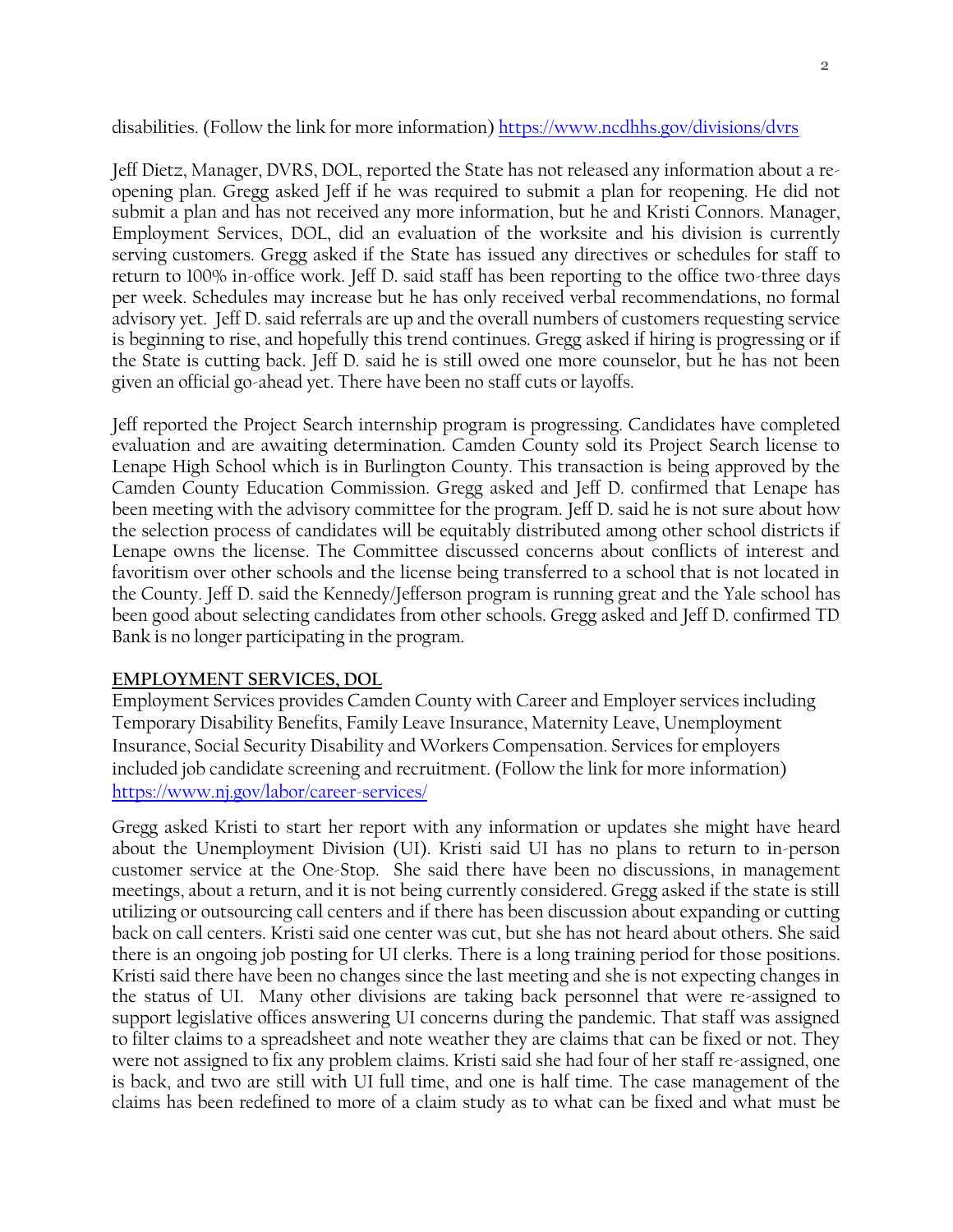sent to a specialized team in another level of the UI Department. Gregg asked and Kristi confirmed claims are still taking an average of four-six weeks to process.

Kristi reported she assigned her staff three NJ Metrix SkillUp classes including Email Etiquette, and Time Management. She wanted them to experience the program so they could better understand how to help customers with questions about the program.

Kristi reported the State is still working with test modules for the Career Source website. The Website has been launched but not fully launched. Once all the components are fully tested, she felt an official launch would help drive customers to the new website.

Kristi reported the fiscal year ended June 30<sup>th</sup>, 2021, and for the year, Employment Services served 5,711 customers. The Division has served 490 so far this program year, and 129 since the last meeting and 1001 were referred for training for the year, and 103 since the start of the new program year, July 1st, and 24 since the last meeting. Staff processed and answered 2,488 virtual request forms for the year. She is working on a fiscal year end chart which will show more data about the types of requests and customers.

Kristi ran the zip codes, which she said was interesting. She shared the screen to note a pie chart of zip codes created by the data entry. She said the service percentages in specific zip codes remain close to pre-pandemic conditions. Customers seeking services from the Camden City area zip codes totaled 29% of services, so it has held steady at around 30% served from the city.

Kristi reported her division provided all virtual services by phone during the pandemic, not via zoom or other virtual platforms; so according to the check-ins entered into the system, nothing really dropped off. The Committee reviewed the original concerns about moving to the new location and then the pandemic. Kristi said check-in the system was created to track service and make sure that Camden residents were easily able to access services. The report confirmed that service did not drop off and that customers from the lower parts of the County could also more easily access services. The reports remained steady even during the pandemic which confirmed that trend continues. Kristi noted that customer requesting services from the Cherry Hill zip codes totaled 9% and Clementon, Lindenwold was another high service area at 10.3% of all customer check-ins. Customers were not required to get on the computer, all services were delivered by telephone.

Kristi said she is not anticipating any big shake-up or influx of customers in the fall from what she is seeing so far for the new program year. She noted the report was showing only services provided by Employment Services, not any other partner division. Gregg asked if the Clementon numbers have been steady and did Kristi see any impact from the amusement park closing. Kristi said there was no real change, Clementon has remained the second highest service area over Camden since the move. Nothing has really changed since in-person services were shut down. Kristi felt some service levels improved because customers did not have to worry about childcare or transportation. The Committee discussed former concerns about the digital divide and agreed it was rather comforting to know that data tracking helped to confirm that services levels did not really drop-off that much during the pandemic. Jeff said the report continues to show positive trends and confirms that services to Camden City residents were not diminished by the move of the One-Stop to the Cherry Hill location at Woodcrest Road. On a positive note,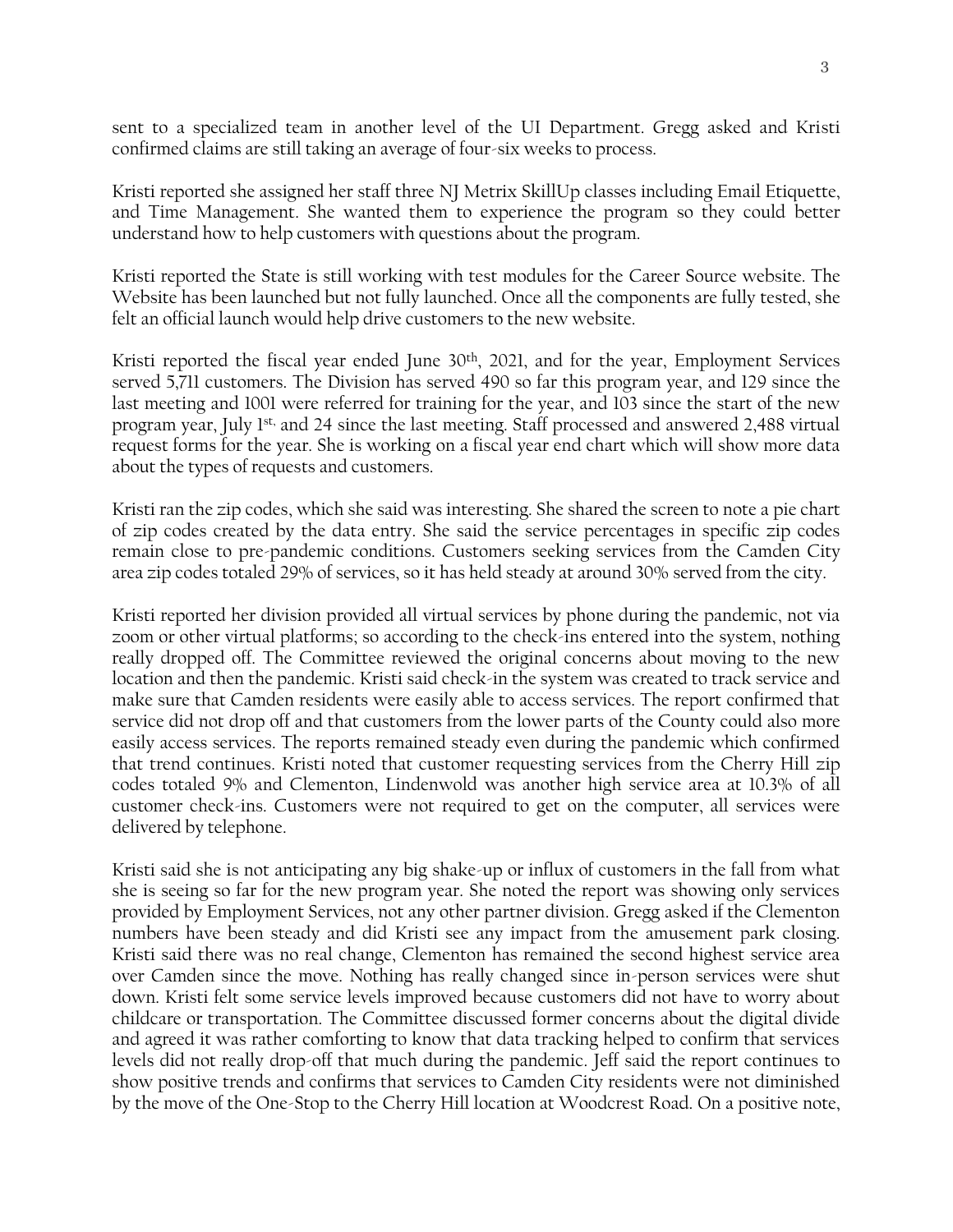the reports validate a trend: the One-Stop has seen an increase in service to residents in the lower parts of the county, and that trend is continuing. Kristi said the reports validate service, which if questioned, can show staff have been delivering services, just in a different way. The numbers are up in RESEA because counselors can work over the phone with customers with resume help and then work via emails to review their resume drafts. Kristi said her staff have adapted to the changes and are working well with customers. There is no reason why future work models cannot include a hybrid schedule. She said staff are teaming together toward a common goal and they are feeling more valued. They are learning new skills and she feels comfortable with their productivity and what they are documenting. She said we can meet customers where they are and provide quality personalized one-on-one services. The pandemic has forced the State to update an antiquated circa 1955 system and service should definitely not go backward to where it was. Gregg asked if the State put any productivity measures in place. Kristi said she is not aware of any, only what she has put into practice locally with her staff.

Kristi reported the Adobe Intake Form she created is being utilized and she has worked on a digital career plan, onboarding process, and sent it to the County for approval. She is working with their MIS offices to fine-tune the document structure. She is hoping it will be ready for use in the next week or so, there are only some last-minute tweaks to review. Once complete, she will send the documents for uploading to the county website. She said this will make it easy for customers to fill out onboarding documents online. She also reported sending the resume power point with voice-over to Kathleen for use with the SYEP. She will assign Annie Santiago, new staff member, to present it to the youth. She is bright and Kristi thinks youth will receive the message well coming from her.

Kristi also reported she updated the Virtual Services Directory with some email or web address changes. She would also like to add a QR Code to the directory so customers can use their smart phone to easily access the website and video orientation of services. This will increase phone traffic and customer appointment requests. She will get that approved by Frank Cirii, Local Area Operations Director, because it will have to be coordinated with the QLess scheduling system. Leslie asked her to send the updated virtual services directory for posting to the WDB website. Kristi said it is her understanding that the list, posted at the front door, will include the direct contacts. The person would be scheduled by the QLess system once they received a return call from the different partner service areas. Her concern is if the QLess system link is posted, anyone will be able to schedule their own appointment and there will be no advance notice to the counselors or case managers in the different divisions. The system is designed for use by each partner agency, not randomly by the customer. Appointments should be controlled by staff. She also thought a local partner meeting is needed to make sure everyone is instructed as to how to use the system in coordination with the partner agencies. Customers should not be getting an answering machine pick-up when they call now for services. She said we have to be able to provide good customer service by picking up the phone in services areas listed on the directory. Kristi completed her report and asked if there were any questions. Gregg asked Kristi to bring comparison numbers from last year to the next meeting. Kristi asked Gregg to provide her with his interest areas to review, because there are so many ways to run the reports.

Gregg asked Kristi if she heard any more information from the State regarding return-to-work dates or hybrid schedules. Kristi said she and Jeff D. completed a survey over a month ago. The survey was put out by the System Chief at DOL. It included questions about concerns division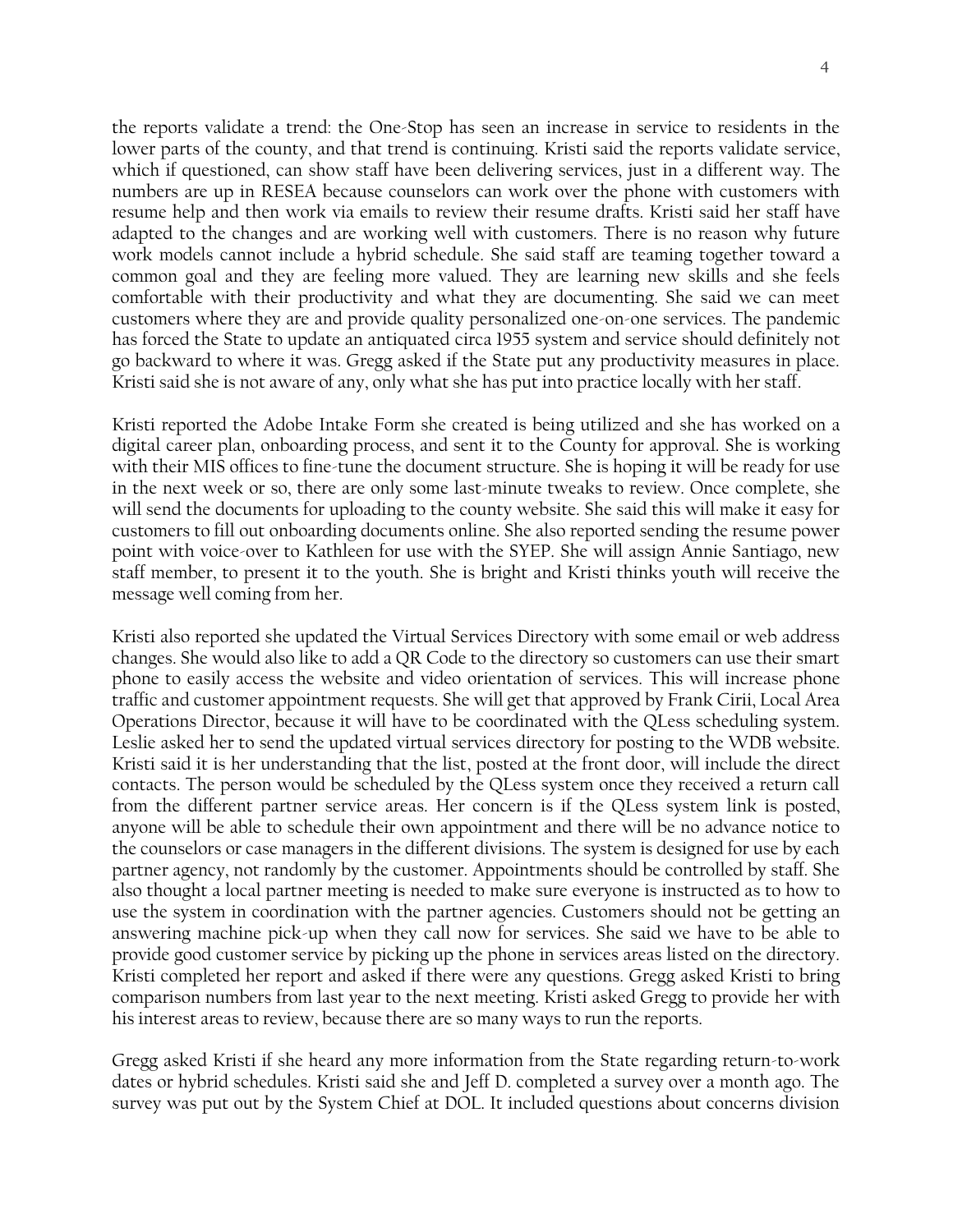managers had about re-opening to public access. Obviously, security was a top concern. She is hearing that September is a target date for consideration. She has not heard any news or guidance regarding the process. The only thing that is clear is that there will be no in-person public access for UI customers. Jeff S. said it was expressed on calls with DOL that the county offices have opened, and state access has not, so it may be a bit confusing for customers wanting to schedule appointments to access services between state and local county agencies. Many customers are going to want to speak with UI staff. The different service schedules are going to create a lot of confusion when customers are told they cannot see certain staff in the building. Jeff had suggested some direct communication between DOL and Chief Elected Officials in the local counties to coordinate a joint effort to re-open to public access, so that it is not confusing, and the messaging is consistent. He said September sounded a bit optimistic and he is hearing 2022 as a realistic consideration by the State. Currently, the message is not being made clear.

Gregg asked Kristi if the survey was an open solicitation of thoughts, or did they ask for real service models to be suggested. Kristi said the questions were open. The Motor Vehicle appointment model was brought up, but no one is developing or putting forth any real plan or process. Kristi complimented Jeff's vocal approach to discussions voicing what many areas are thinking but not saying. The messaging must be clear and consistent and put forth from the state level. The Committee discussed the frustrations and confusion customers are likely to experience with a partial re-opening. All agreed customers won't care about the differences between county and state staff. They will want help with their UI claims and career search. The One-Stop is there to help customers not confuse or frustrate them any further.

Bob Weil, Chair BSOT, said the committee has been discussing messaging for the last year during the pandemic and if the State is not going to provide proper messaging than the local area must take care of it. Large signage and clear phone messaging need to be addressed one way or the other. Jeff said signage has been placed at the One-Stop. Kristi said phone messaging shifts UI callers over to the call centers. The Committee discussed and Kristi confirmed that security staff has been increased at the entrances to the building. Gregg asked if UI staff were in the building. Kristi confirmed that UI staff was reporting to the building on a very staggered schedule with a skeletal staff present at any one time. She said an extra security person from the Sherif's office and the county has been assigned to the ES and DVRS entrances. She will craft a flyer that can be placed on the door and given out to customers when they arrive in the parking lot. She is not sure who would be stationed outside to distribute the flyer. Leslie and Bob suggested creating a large banner that reads as follows: "Unemployment Services are not available at this location" Bob W. also suggested that a person should be placed outside the facility to hand out the flyer as customers approach the door or catch them before they get out of their car. This may take the onus off the rest of the staff and save time and effort in the long run. Scheduling of a person outside could be alternating in two-hour shifts. Jeff said the State has sent information via email blasts to claimants. Bob asked if the WDB had available funding to order some type of large banner. Jeff said the owner of the building would not allow banner signage on the building. This was requested, to point customers in the right direction getting off the Woodcrest Station, earlier when the One-Stop opened. Leslie said there may be funds to create a stand-up easel style sign stating clearly that UI services are not available. Gregg remembered that Frank was working with a sign company to create some directional signs for the parking lot. Jeff D. said the owners are still not allowing signage. Leslie said it could be a fold up sign that could be placed outside the door upon opening and taken in at the close of the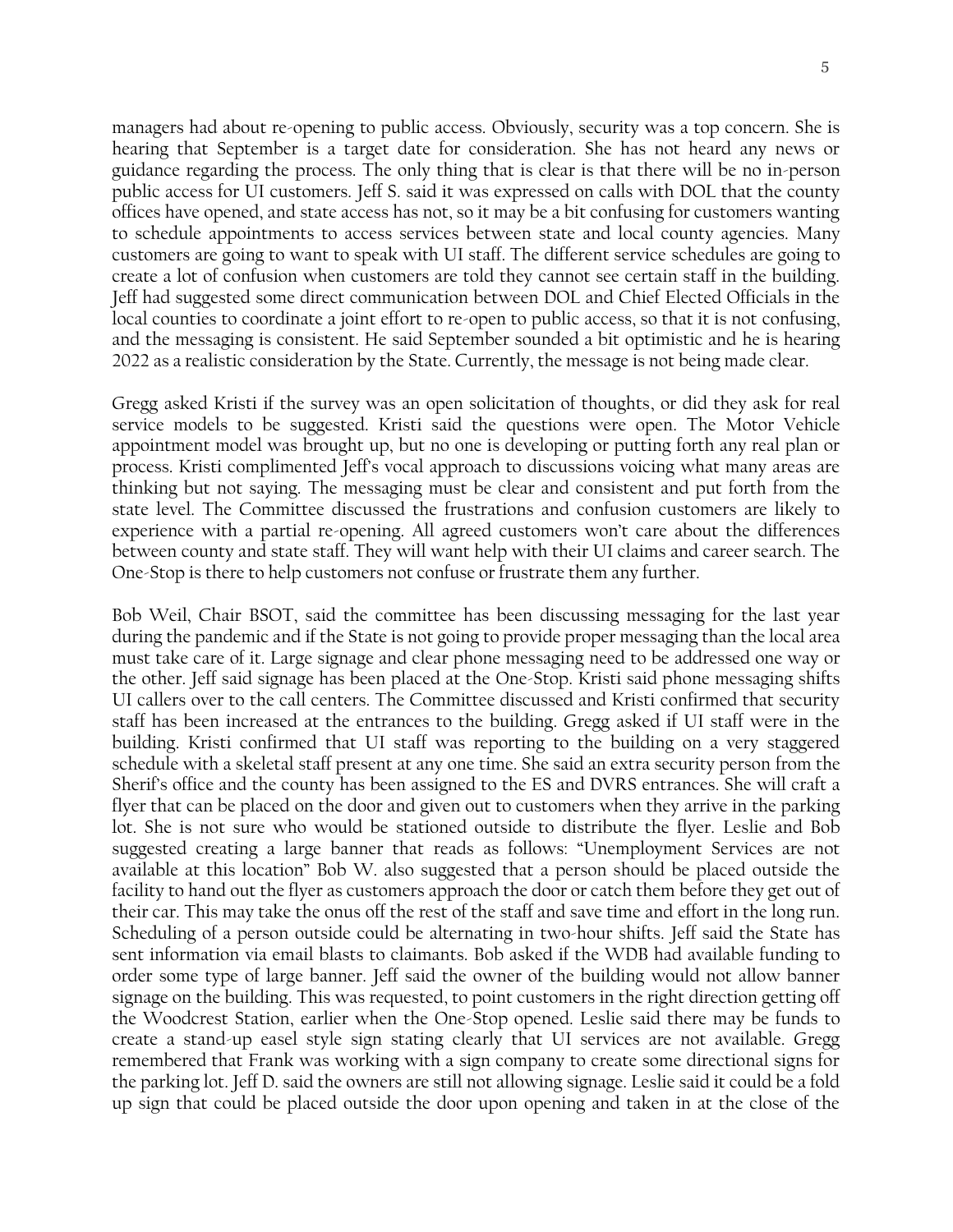business day. Leslie explained the dimensions of the sign and said she successfully used this type of sign when her church re-opened its doors. Those types of signs were allowable by the township and big enough to be seen by customers before they get out of their cars. She said we'll have to check with Frank so we are not overlapping what may have already been ordered. Jeff said he would check with Frank, upon his return to the office on Monday, and find out what's been done and is allowable regarding signage.

Gregg asked Kristi about getting together with Laurie Maguire, Manager, MIS, and coordination of AOSOS regarding requests for training as a work activity. Kristi confirmed they met and there was a code created for that service so it could be entered that 24 people were given explanation and referral for training, this being reported from July 1-8 th, 2021. Her staff is checking in with MIS every Monday. MIS is sending out an email to 100 customers at a time with the backlog of about 800 being addressed on a manageable scale. Every week Laurie is sending out an email to 120-140 customers depending on the volume for the week. Gregg said it is a growing trend that employers are really reaching out for help with hiring. Kristi said she would send an article to the committee about job posting or screening services mismatching, and employer needs with jobseekers who are not a fit for jobs posted.

## • SUMMER YOUTH EMPLOYMENT PROGRAM (SYEP)

Leslie reported the WDB took in 37 applicants that met the requirements of the Summer Youth Employment Program (SYEP). Four youth dropped out of the program to get jobs making more money. One youth was terminated from the program for non-compliance, so the program launched with 32 youth and out of that 30 are doing well. She said two youth have some challenges, but we are working with them. The NJ Metrix SkillUp still has a few quirks but most of the youth are working well with the assigned course schedule. Youth must participate in those classes for 2.5 hours per week and they include an assessment for each class where youth must get a passing score. There is a delay from the time they take the assessment to the time it is updated in the system. It could take as long as four days to update. She is working with Metrix staff on the user reports because they are exported into an EXCEL spreadsheet and that creates a concern the document can be manipulated. Leslie said there should be a source document that can be exported from the system. They will be working with their programming staff about that concern. She said the courses are good; it's the administration side that could use some improvement.

Leslie reported one of this year's challenges was getting more employer participation in the southern part of the county. There were more applicants from the southern part of the County this year and they are not willing to commute to Camden City, Pennsauken, or this part of Cherry Hill. She said we will need to get more employers from that local area for next time and that will help a lot in placing participants. Gregg asked if other counties like Atlantic or Gloucester got the grant. Leslie said it was open to all counties in the state. Atlantic County did apply and are running a program, but she didn't think the other southern counties applied this year.

Leslie reported this year's qualifications were relaxed a bit from other years and the quality of applicants was not as good. They looked good on paper and interviewed well, but there was a lack in the basic skills of applicants. Components of the program were explained during the orientation and over again even with parents and some things are still not connecting. She said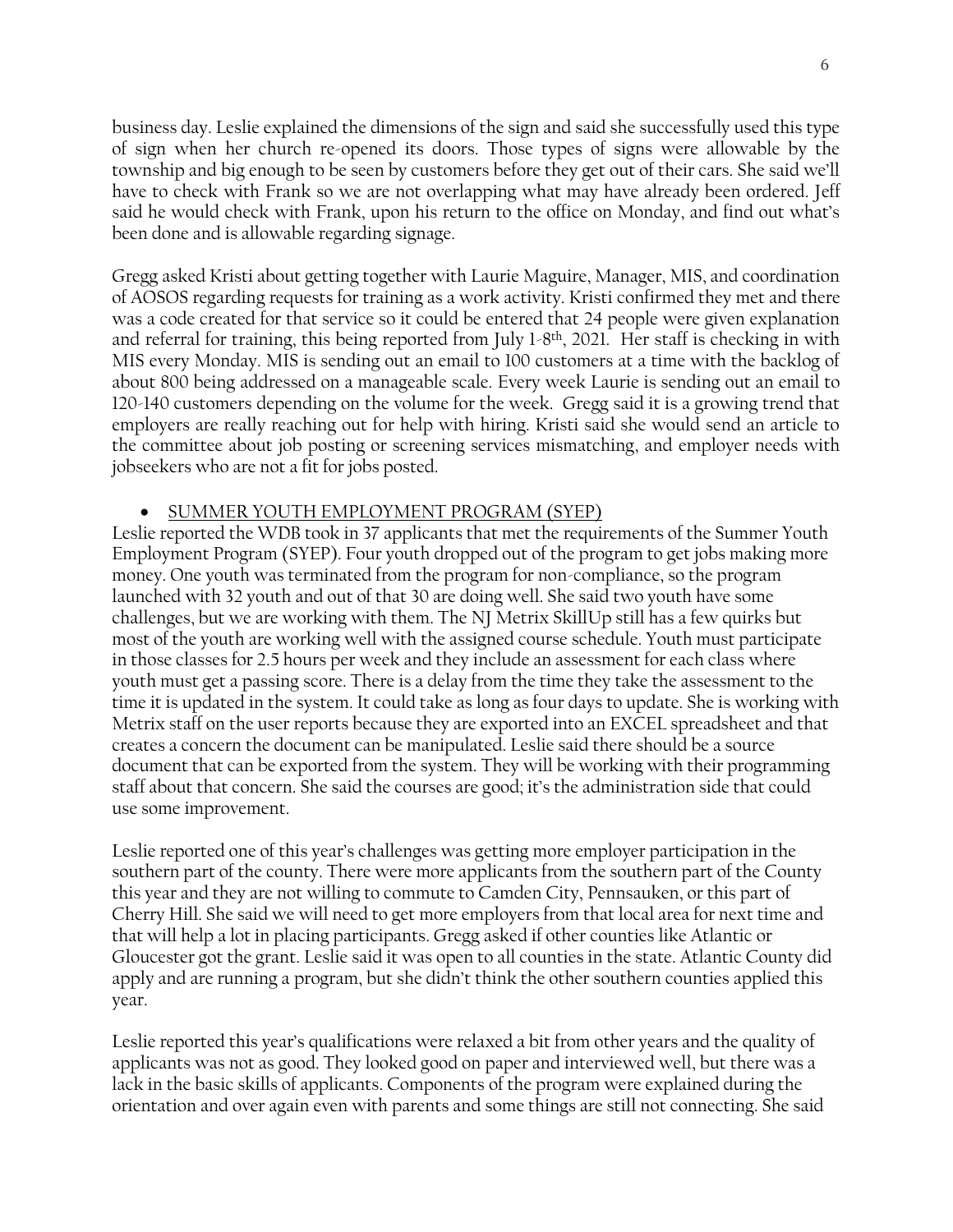each year; we learn new things and move forward with the State's changing requirements. This year was better than last year. Overall, this year's program is successful and is showing improvements since it started two years ago. She felt getting 32 out of the goal of 45 youth matched to jobs during this environment of reluctance to work is very good, Jeff said the other issue to note is that we were completing with other employers now paying a higher hourly wage over the \$12.00 per hour stipend mandated by the State this year. He also noted this year's candidate pool came from youth ages 18 and younger. Leslie said the first year's wage structure was better in that there were levels of pay scaled by age. This year's maximum at \$12.00 per hour was not enough to attract older youth ages 18 and above. Jeff said employers like the summer camps were willing to take youth under 18 this year and that helped. Gregg asked how many youth applied from Camden City. Leslie said there are more than half but that is because two schools located in Camden City forwarded their students for consideration and application to the program. She said it was good to get participation from youth in the southern part of the county and that was because she sent notices to all the schools in the county. Gregg asked if any other Board was running the program. Leslie said the WDB in all counties must run the program. Gregg also asked and Leslie confirmed a total of eight counties are running a summer youth program this year. Gregg thanked Leslie for all her efforts and noted it is not an easy task. He also noted the benefits of getting youth entered in the AOSOS system. Leslie said she has been working with Laurie Maguire to complete that task.

#### • **REGIONAL ACTIVITIES**

Jeff reported Camden and Atlantic County will be starting the Line School Training at the Anthony Canale Training Center in Egg Harbor Township, NJ. Sherwood Taylor, Atlantic Cape Community College, who oversees the program, is still coordinating all the equipment and placement, and is still waiting for some of the yard equipment and safety gear to be delivered to the training site. The pole climbing, bucket truck orientation, and training will start once items are delivered. There are 28 participants enrolled in that training and they have completed the online CPR and OSHA training. Due to Covid and a backlog/transportation, delivery, the inperson training has been stalled. Sherwood is keeping participants updated. Gregg said the whole line training project has been a major challenge.

Jeff reported the WDB is starting some preliminary promotion of the WISE and GIE Math program next cohort that will probably start early in the New Year 2022. The WDB Literacy Committee will be attending some of the National Night Out events and will bring sign-up sheets and information about the ACE program. Jeff and Ken Brahl will attend the event in Clementon on Monday, August  $2<sup>nd</sup>$ , and other events will take place on Tuesday, August  $3<sup>rd</sup>$ .

Jeff reported he regularly attends the Camden Works calls and that program seems to be moving along very well. They added six more participants since the last meeting, and they now have over 470 registered in their data base. They have achieved approximately 186-7 job placements and another 120 are ready to go to work. Gregg asked and Jeff confirmed Camden Works is working with the new Hilton Hotel and have placed a few people in jobs at that location. Jeff reported Camden Works is setting up a Youth Study. Coopers Ferry has changed the name of this partnership to the Camden City Partnership (CCP). They have engaged a consultant to do a study on Camden City Youth. Jeff said he has been asked to sit in on that committee so those meetings will convene starting next week, so he will report back to this committee with updates regarding the study. Gregg said it's important to stay close to this initiative. He said it might be a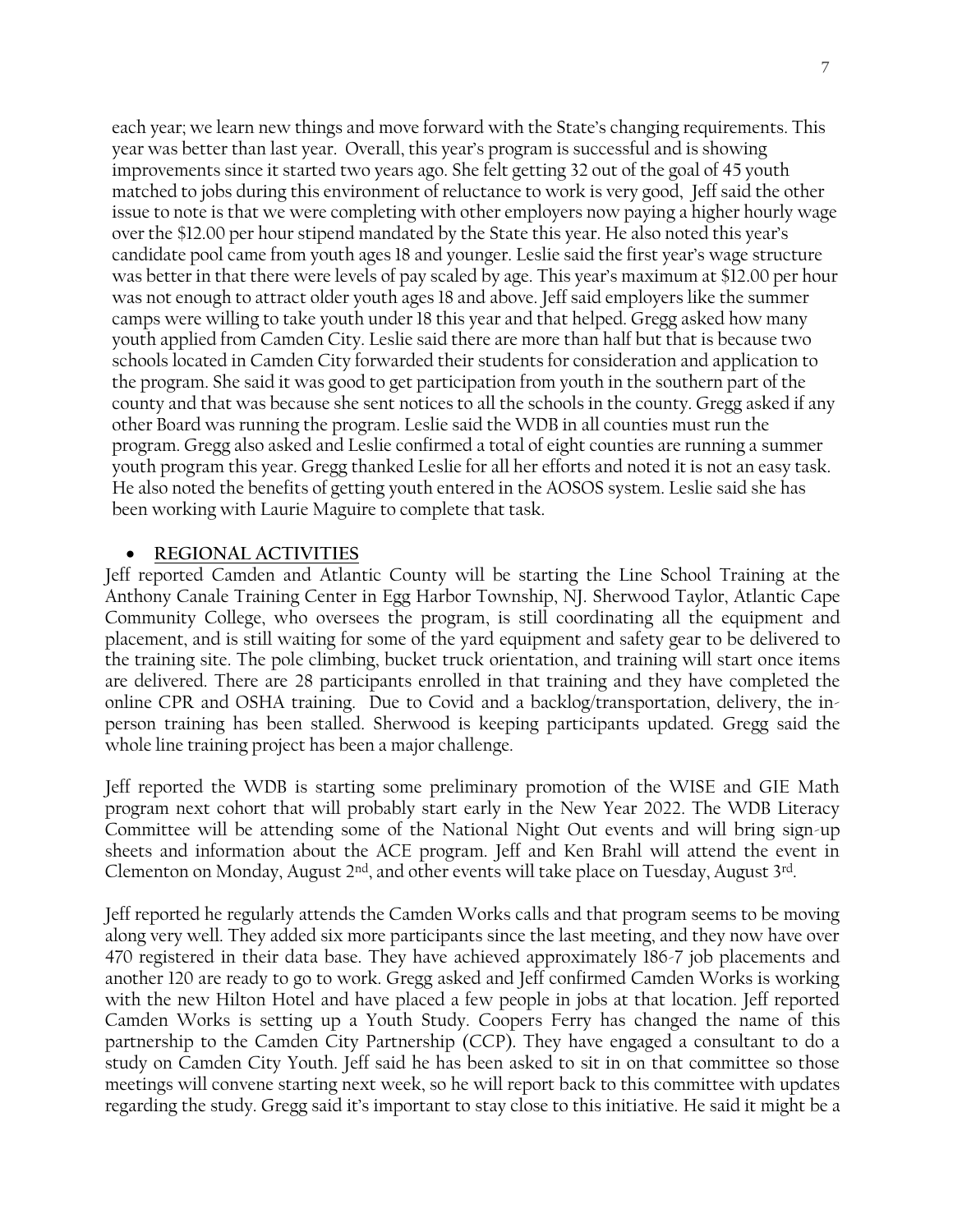good idea to get one of the youth counselors from the Youth One-Stop to sit in on that committee.

Jeff reported the State Employment and Training Commission (SETC) and the Garden State Employment and Training Association (GSETA) continue to meet monthly. As discussed in prior meetings, the Employment and Training Conference, usually scheduled in October, was cancelled in favor of offering a series of online workshops for frontline and management staffs. He said lining up the workshops during October became problematic, so the planning committee has decided to set up a virtual conference on November  $15<sup>th</sup>$  &  $16<sup>th</sup>$ , 2021. Jeff said more information will be reported as it shapes up.

## • **CONSORTIUM & INDUSTRY PARTNERSHIP UPDATE**S

Jeff reported there have been no meetings scheduled by the Eds and Meds Consortium. There was another Industry Partnership meeting convened last week, but Jeff was unable to attend due to another state meeting. He said he'll get an update as to the results of that meeting.

Jeff reported the NJ SkillUp program seems to be going well and as Leslie reported it has been incorporated into the SYEP. He reminded the committee that the program is free and available to any person living in the state. There are no eligibility requirements to join the program. He was made aware that Ken Brahl is using the program to refresh some accounting staff on QuickBooks.

Gregg asked Jeff about the Cooper Medical Coding Initiative. Jeff said it is still moving with Hopeworks leading the program for Cooper University Healthcare. A committee was meeting on a regular basis, prior to COVID, to implement an EMT program. The last time they met a year or so ago, they were negotiating price points for Camden County College to offer the EMT training and certification. He will follow-up on any progress that may have been made with that initiative.

# • **BUSINESS SERVICES & OUTREACH TEAM (BSOT)**

Jeff asked Bob Weil, newly appointed team leader, to report on the last Business Service and Outreach Team meeting. Bob reported he introduced himself to the team at their last meeting on Thursday, June  $17<sup>th</sup>$ . He said the team is doing a wonderful job connecting with employers in Camden County. Jeanne Page-Soncrant and Ricky O'Hara, Veterans Rep. are doing some amazing work on virtual recruitments. He looks forward to getting engaged with the team. He hopes to be able to connect some of the employers from the Camden Waterfront area, that moved into the city, with some of the services of the One-Stop. He wants to get the type of conduit that gets training initiatives going and moves people in a career path in the city. This was mentioned by Kris Kolluri, Chief Operating Officer, Coopers Ferry Partnership, at the last WDB Quarterly Meeting in March. That will be a connection he hopes to foster as he works with the committee. Jeff said Jeanne continues to work in the job matching program sourcing candidates from the AOSOS system. She is also working with employers to schedule virtual job recruitments and all those get posted to the WDB social media platforms so anyone can see all the activity that is going on. Gregg asked if there were any big recruitments coming up and is she working with any new employers moving into the area. Jeff said he is not aware of any new companies, but she has organized recruitments for Liberty Coke, FedEx, Wawa, Virtua Health Systems, and ESS- Source for Teachers. Jeff said there is still a large demand for transportation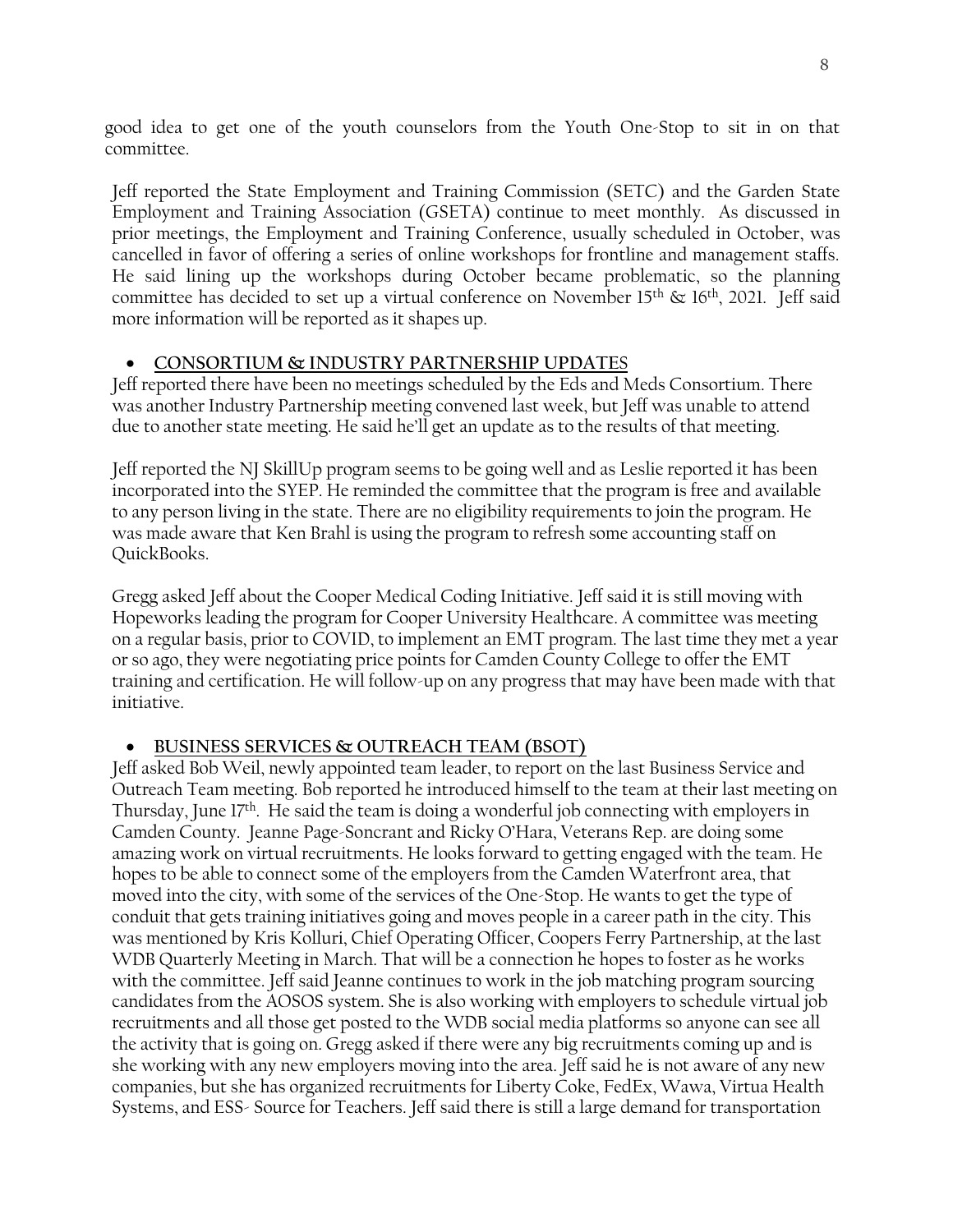jobs including CDL drivers. There have been conversations with Canada Dry. Jeff also reported members from Camden County College are meeting Laurie Maguire and Kathleen Varallo, representing the WDB, in a sub-committee, to move the Incumbent Worker Training Initiative forward. He and Frank have been working on this initiative for months now to organize the process around the policy established by the WDB. There has been some discussion about approaching two companies, Paratos, and Disc Makers, both of which the college and WDB have good relations with. They are open to up-skilling some of their workforce. Jeff also mentioned Canada Dry and Liberty Coke as candidates to train some of their warehouse personnel in CDL. There is a cost to the employer and that may be paying their wages while attending the training. Gregg agreed that Disc Maker is a good choice to pilot a training initiative. They are a steady revenue company that has operated in the area for a long time. Jeff said he will continue to update the Operations Committee as that initiative moves along. Gregg asked if there were any other questions for Bob or Jeff regarding Business Services and hearing none, he asked the committee to put forth ideas for a speaker for the September Quarterly Meeting. Gregg asked the committee to keep it in mind and think about a speaker. He said the best ideas usually come from this committee. He asked Bob Regensburger, Project Principal, Economic Development Programs, Lockheed Martin, if he has heard any more from the State regarding business recovery and re-opening. Bob R. said he has not heard anything additionally to the internal memo's he supplied as a follow-up to last month's Operations meeting. He said in working with the State, the progress of moving people back to the workplace is moving very slowly. He does not think any of the core workforce is expecting to be back in the office through September. He said that was his general observation at this moment and will update the committee with any new indications.

Gregg asked about current work processes at Lockheed Martin. Bob R. said there is still a fundamental process of categorization of employees by grouping. The category one group was reporting to the office during the whole of the pandemic, because of the nature of the work, which is largely government classified work. That work could not be suspended, and it certainly could not be done from home because of the classified network and system. Lockheed has had a steady process of ongoing activities at the Moorestown Plant, and that can include manufacturing, production, and tests. He said beyond that category one group, they identified a second group that could telecommute either greater than 50% or lessor than 50% of their work time. They are now focusing on how to bring that group back to in-person work and a lot is predicated on the vaccination rate and CDC guidelines. They are intending to implement split schedules in the fall. Systems are working overall well, and he thinks there may be a permanent change in telecommuting work. It has never been done before, but it is something the company will begin to pursue based on a good level of productivity over the last 18 months. Gregg thanked Bob R. for the update. He said it's always good to hear about how other private sector businesses are approaching work product. Jeff said he read an article sighting companies that are now offering employees a 3-2 split work week. They are experiencing better productivity with this type of scheduling. The Committee discussed some hybrid models for this type of split schedule. All agreed that remote work is producing better outcomes than assumed at the start of the pandemic.

Bob R. commented that the committee has done a lot of great work on how processes could transition to virtual service and how that service is deployed and implemented. He wondered if there was a way for the committee to document the lessons learned and best practices put into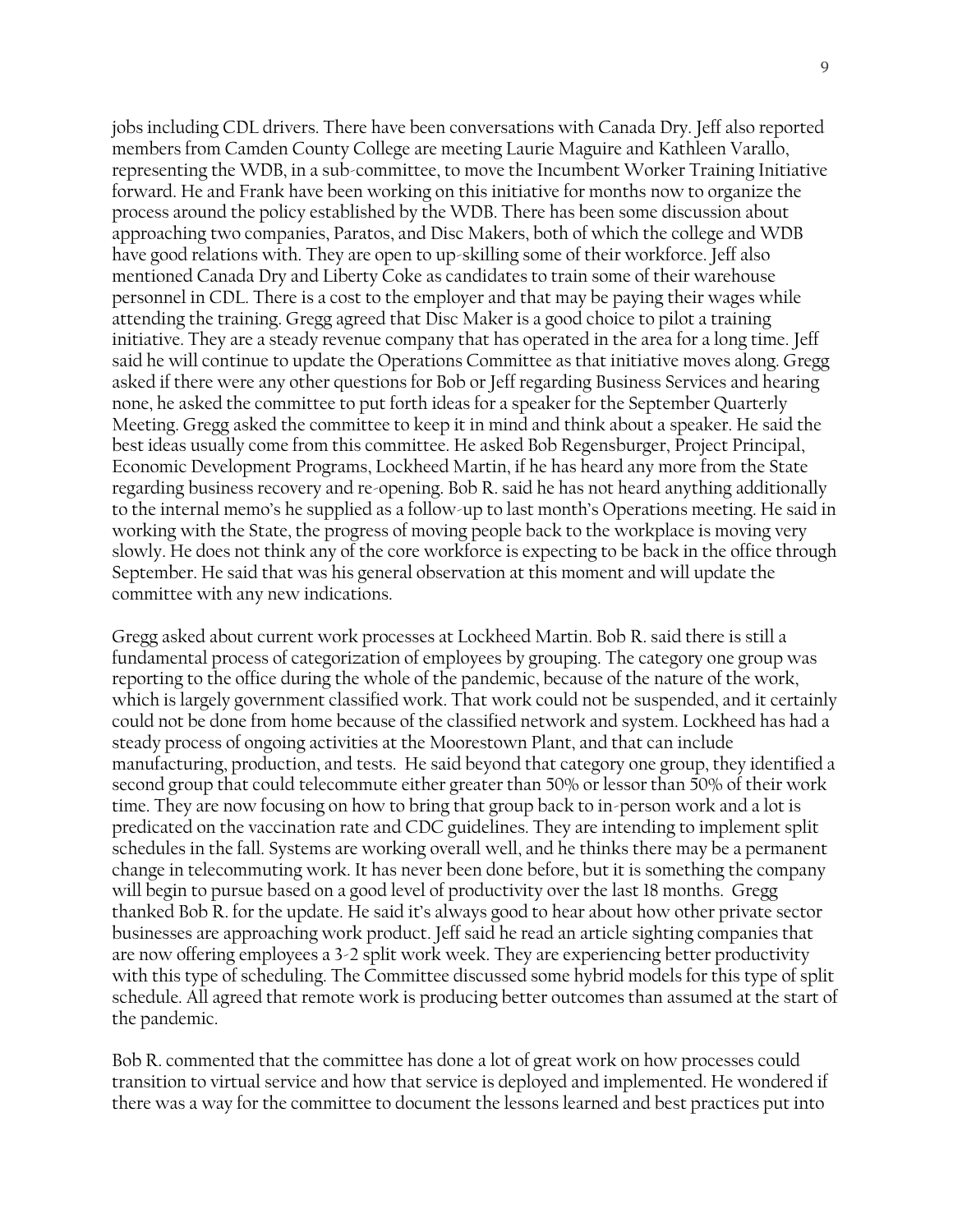motion over the last 18 months, because of the ideas put forth and discussed in these meetings. Those could include how processes were improved and how we gained efficiencies under very tough circumstances. He asked if there was an opportunity to take these improvements and implement them on a more formal or permanent basis. The leadership in this team has taken on new ways to serve the One-Stop and he named Kristi as an example of how she restructured their teams and workflow reporting practices. He further defined the question by saying there must be some way to capture this great work and is there some way, more importantly to continue it post pandemic. He also noted to Kristi's earlier comment about progressing beyond a 1955 type delivery of service and asked if there was a risk of going back to that antiquated system. He asked if there an opportunity to show how well performance has improved the outreach and broadening of our scope. This was allowed to happen because of some relaxation of old stringent rules, regulations and other mechanisms that inhibit real growth. Sometimes it takes an outside set of circumstances to force change, such as the prior changes that were brought about by the move to the Woodcrest location and integrations of functions. He asked if there were things that could be put forward in the form of a white paper or some sort of lessons learned document that could be shared with the Department of Labor and others. He stated it in this way, "Here's what we've learned, here's what we've done and here's how we recommend change to go forward or a paramount to go forward." Bob R. said he would be happy to review such a document, because he could view it from an independent perspective. There is an opportunity here to make a generational change in how the One-Stop can deliver service and how the WDB working together with One-Stop partners was able to foster that change.

Gregg was very appreciative of Bob comments and thought such document could be incorporated into an upcoming work product of the committee. Kristi said some descriptions of system upgrades were written into the WDB re-certification documents and it could be further expanded. Gregg asked the committee to give some thought to the document. It could be completed in the normal way where each partner contributes some of the writing by putting forth what worked in their area and the challenges that caused some of the new processes to be developed. These could be then combined into one document for review by Bob R. He warned that the committee should not have great expectations about how it will be received. The Committee discussed components of the document and agreed it can be accomplished along with the writing of the local strategic plan, with having established some pilot programs because of challenges faced in transitioning service delivery. Gregg asked the committee to come back with some ideas within the outline that Bob R. has laid out in his comments. Bob R. said the committee should get it down on paper, review and strategically deliver it as a benefit to those who will read it. The best case is that the local area will get permission to continue process improvements to meet customer needs. Gregg asked the committee to bring thoughts about the project and speaker ideas to the next meeting. Kristi suggested asking Karen Carol, Director, DVRS. She was supposed to speak at the quarterly meeting when the pandemic shut down the state. Jeff asked Jeff D. to forward her contact information and he would get Matt Verney, WDB Chair's approval.

#### **QUARTERLY BOARD MEETING**

The next WDB Quarterly Board of Trustees meeting is scheduled for Wednesday, September 22nd , @8:30am via Zoom Conferencing. The annual report will be presented, and the annual budget will be approved at that meeting.